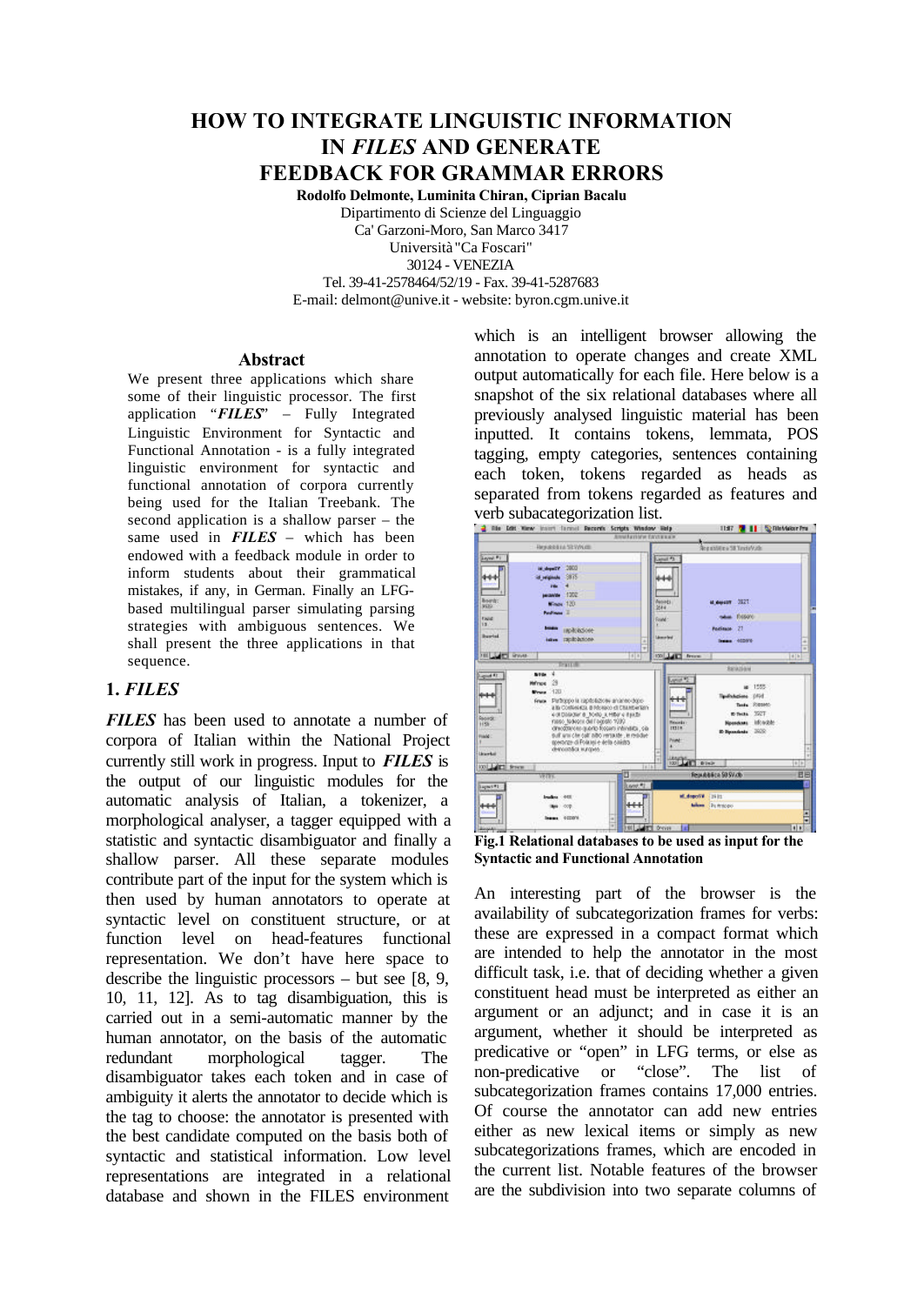verbal heads from non verbal ones, whereas the actual sentence highlights all heads verbal and non verbal in bold. On the righthand side there is a scrollable list of relations and the possibility to move from one sentence to another at will. Finally the XML button to translate the contents of each or any number of sentences into xml format.



**Fig.2 Browser for Functional Annotation with Structural representation**

# **2.** *GRAMMCHECK*

The second application is a Grammar Checker for Italian students of German and English. The one for students of English is based on GETARUNS and uses a highly sophisticated grammar which is however a completely separated system from the one presented here and requires a lot more space for its presentation – see  $[13, 14]$ . It is available under Internet and will be shown as such.

The one for students of German on the contrary, is based on the shallow parser of Italian used to produce the syntactic constituency for the National Treebank. The output of the parser is a bracketing of the input tagged word sequence which is then passed to the higher functional processor. This is an LFG-based c-structure to fstructure mapping algorithm which has three tasks: the first one is to compute features from heads; the second one is to compute agreement. The third task is to impose LFG's grammaticality principles: those of Coherence and Consistency, i.e. number and type of arguments are constrained by the lexical form of the governing predicate.

The parser is an RTN which has been endowed with a grammar and a lexicon of German of about 8K entries. The grammar is written in the usual arc/transition nodes formalism, well-known in ATNs. However, the aim of the RTN is that of producing a structured output both for wellformed and illformed grammatical sentences of German. To this end, we allowed the grammar to keep part of the rules of Italian at the appropriate structural level, though. Grammar checking is not accomplished at the constituent structure building level, but at the f-structure level.

### **2.1 THE SHALLOW PARSER**

The task of the Shallow Parser is that of creating syntactic structures which are eligible for Grammatical Function assignment. This task is made simpler given the fact that the disambiguator will associate a net/constituency label to each disambiguated tag. Parsing can then be defined as a Bottom-Up collection of constituents which contain either the same label, or which may be contained in/be member of the same net/higher constituent. No attachment is performed in order to avoid being committed to structural decisions which might then reveal themselves to be wrong. We prefer to perform some readjustment operations after structures have been built rather than introducing errors from the start. Readjustment operations are in line with LFG theoretical framework which assumes that fstructures may be recursively constituted by subsidiary f-structures, i.e. by complements or adjuncts of a governing predicate. So the basic task of the shallow parser is that of building shallow structures for each safely recognizable constituent and then pass this information to the following modules.

### **2.2 Syntactic Readjustment Rules**

Syntactic structure is derived from shallow structures by a restricted and simple set of rewriting operations which are of two categories: deletions, and restructuring. Here are some examples of both:

*a. Deletion*

Delete structural labels internally with the same constituent label that appears at the beginning as in Noun Phrases, whenever a determiner is taken in front of the head noun;

*b. Restructuring*

As explained above, we want to follow a policy of noncommittal as to attachment of constituents: nonetheless, there are a number of restructuring operations which can be safely executed in order to simplify the output without running the risk of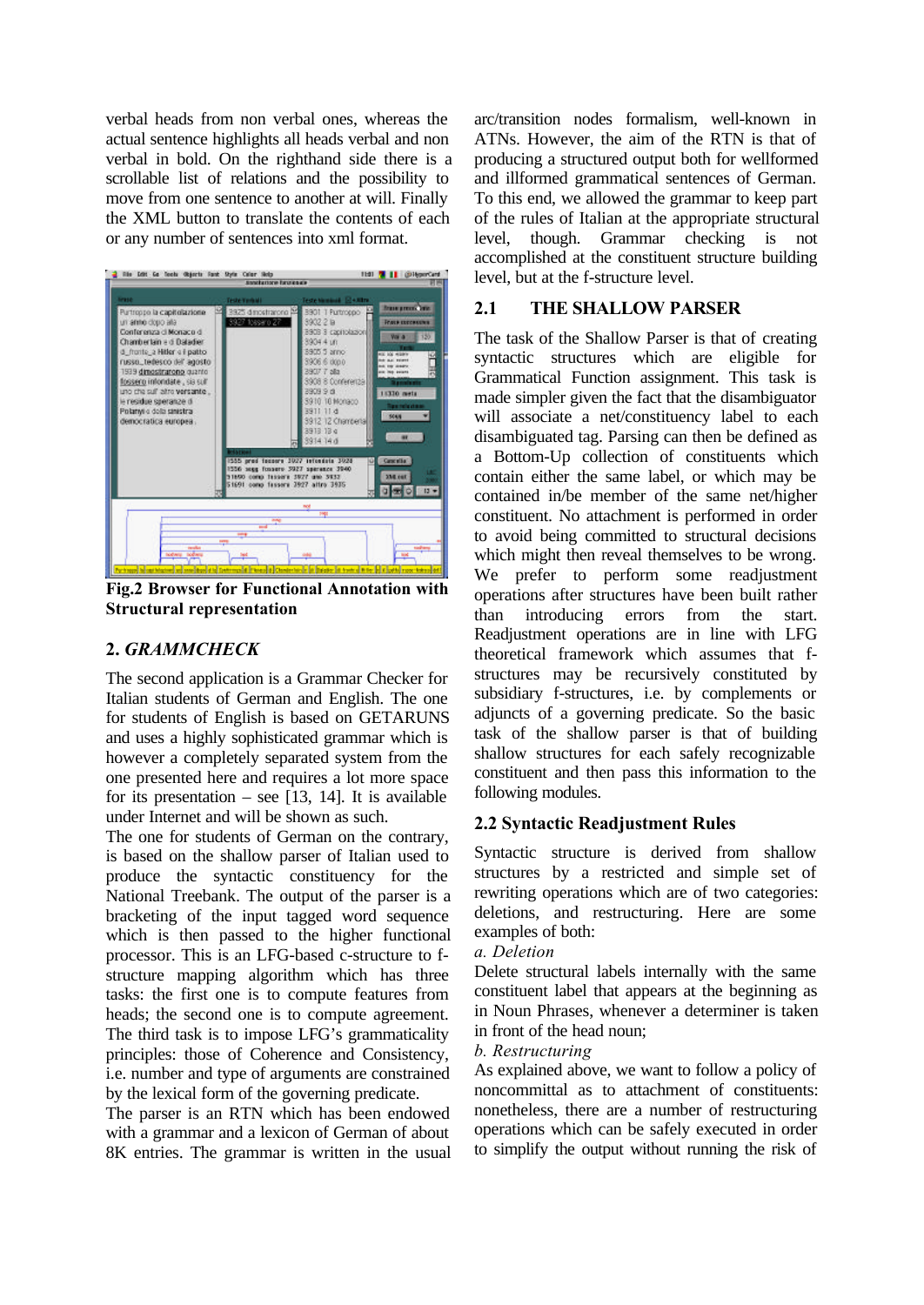taking decisions which shall have later to be modified.

Restructuring is executed taking advantage of agreement information which in languages like Italian or German, i.e. in morphologically rich languages, can be fruitfully used to that aim. In particular, predicative constituents may belong to different levels of attachment from the adjacent one. More Restructuring is done at sentence level, in case the current sentence is a coordinate or subordinate sentence.

### **3 FROM C-STRUCTURE TO F-STRUCTURE**

Before working at the Functional level we collected 2500 grammatical mistakes taken from real student final tests. We decided to keep trace of the following typical grammatical mistakes:

- Lack of Agreement NP internally;

- Wrong position of Argument Clitic;

**-** Wrong Subject-Verb Agreement;

- Wrong position of finite Verbs both in Main, Subordinate and Dependent clauses;

- Wrong case assignment.

Example 1. Heute *willst* ich *mich* eine bunte Krawatte umbinden.

cp-[

savv-[avv-[heute]],

vsec-[vsupp-[willst],

 fvsec-[sogg2-[sn-[pers-[ich]]], ogg-[sn-[clitdat-[mich]]], ogg1-[snsempl-[art-[eine],ag-[bunte], n-[krawatte]]], ibar2-[vit-[umbinden]]] ], punto-[.]]

The parser will issue two error messages:

The first one is relative to Case assignment, "mich" is in the accusative while dative is required. The second one is relative to Subject-Verb agreement, "willst" is second person singular while the subject "ich" is first person singular.

As to the use of f-structure for grammar checking the implementation we made in GETARUN – a complete system for text understanding, is a case where parsing strategies are used.

This is a web-based multilingual parser which is based mainly on LFG theory and partly on Chomskian theories, incorporating a number of Parsing Strategies which allow the student to parse ambiguous sentences using the appropriate strategy in order to obtain an adequate grammatical output. The underlying idea was that of stimulating the students to ascertain and test by themselves linguistic hypotheses with a given linguistically motivated system architecture. The parser builds c-structure and f-structure and computer anaphoric binding at sentence level; it also has provision for quantifier raising and temporal local interpretation. Predicates are provided for all lexical categories, noun, verb, adjective and adverb and their description is a lexical form in the sense of LFG. It is composed both of functional and semantic specifications for each argument of the predicate: semantic selection is operated by means both of thematic role and inherent semantic features or selectional restrictions. Moreover, in order to select adjuncts appropriately at each level of constituency, semantic classes are added to more traditional syntactic ones like transitive, unaccusative, reflexive and so on. Semantic classes are of two kinds: the first class is related to extensionality vs intensionality, and is used to build discourse relations mainly; the second class is meant to capture aspectual restrictions which decide the appropriateness and adequacy of adjuncts, so that inappropriate ones are attached at a higher level.



#### **TABLE 1. GETARUNS PARSER**

#### **3.1 Parsing Strategies**

Ambiguities dealt with by the parser go from different binding solution of a pronoun contained in a subordinate clause by two possible antecedents, chosen according to semantic and pragmatic strategies based on semantic roles and meaning associated to the subordinating conjunction, as in the following examples:

i.The authorities refused permission to the demonstrators because they feared violence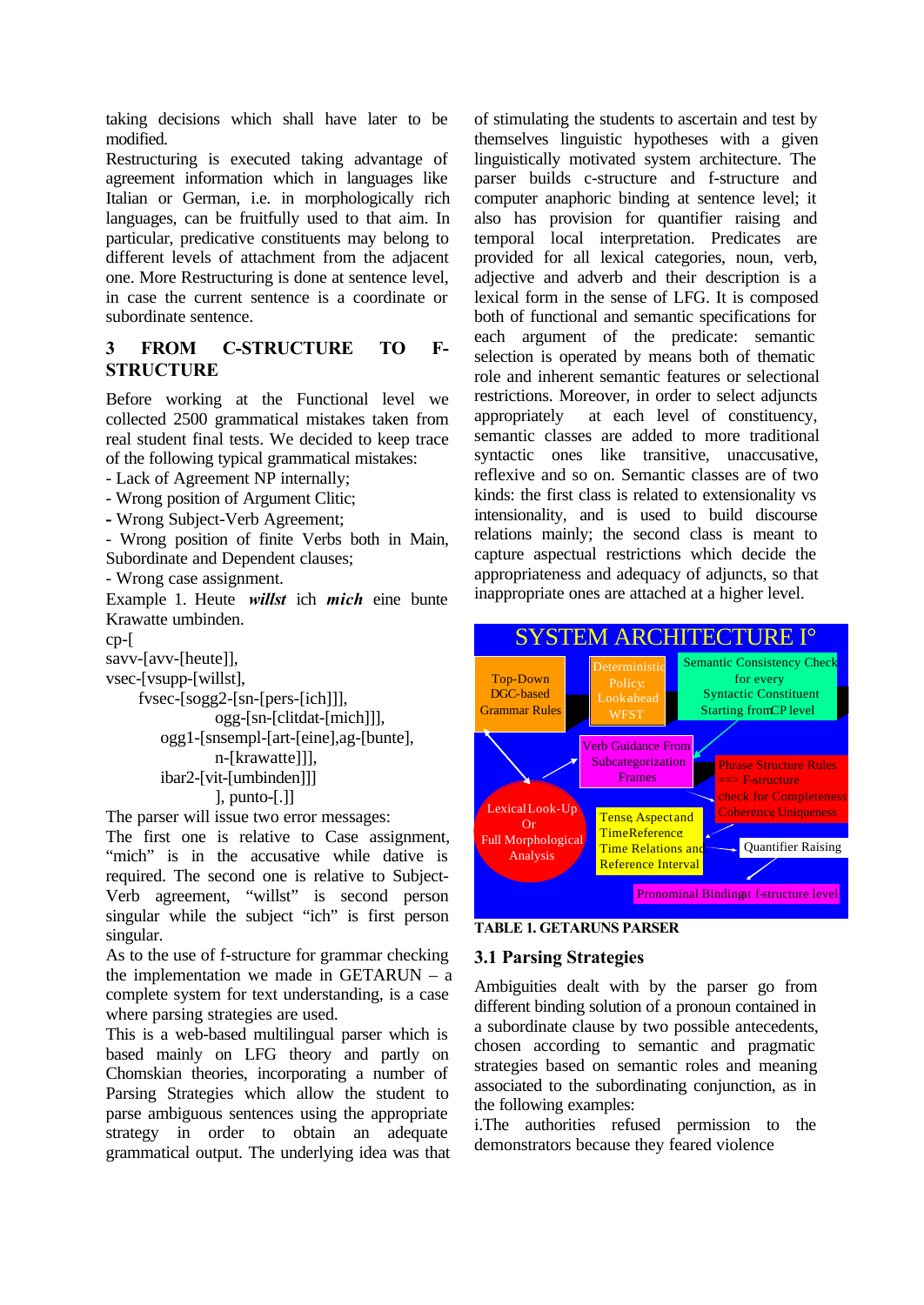ii.The authorities refused permission to the demonstrators because they supported the revolution

iii.The cop shot the thief because he was escaping iv.Mario criticized Luigi because he is hypercritical

v.Mario criticized Luigi because he ruined his party

vi.Mario called Luigi because he needed the file

vii.The thieves stole the paintings in the museum viii.The thieves stole the painting in the night

The underlying mechanisms for ambiguity resolution takes one analysis as default in case it is grammatical and the other/s plausible interpretations are obtained by activating one of the available strategies which are linguistically and psychologically grounded.

From our perspective, it would seem that parsing strategies should be differentiated according to whether there are argument requirements or simply semantic compatibily evaluation for adjuncts. As soon as the main predicate or head is parsed, it makes available all lexical information in order to predict if possible the complement structure, or to guide the following analysis accordingly. As an additional remark, note that not all possible syntactic structure can lead to ambiguous interpretations: in other words, we need to consider only cases which are factually relevant also from the point of view of language dependent ambiguities. To cope with this problem, we built up a comprehensive taxonomy from a syntactic point of view which takes into account language dependent ambiguities

#### **A. Omissibility of Complementator**

• NP vs S complement

• S complement vs relative clause

**B. Different levels of attachment for Adjuncts**

• VP vs NP attachment of pp

• Low vs high attachment of relative clause

**C. Alternation of Lexical Forms**

• NP complement vs main clause subject

**D. Ambiguity at the level of lexical category**

• Main clause vs reduced relative clause

• NP vs S conjunction

#### **E. Ambiguities due to language specific structural proprieties**

• Preposition stranding

- Double Object
- Prenominal Modifiers
- Demonstrative-Complementizer Ambiguity

• Personal vs Possessive Pronoun

Here below is a snapshot of the output of the parser for the sentence: "The doctor called in the son of the pretty nurse who hurt herself/himself'. The c-structure is followed by the f-structure representation where binding has taken place and relative clause attachment is consequently realized with the higher or lower NP head according to the different agreement requirements imposed by the two reflexive pronouns herself/himself either with "the nurse" or with "the son".

From a theoretical point of view this phenomenon is dubbed Short Binding, and is dealt with at the same level of Grammaticality Principles, rather than as a case of Anaphoric Binding. In this way a failure is imposed to the parser by agreement constraints between the reflexive pronoun and its binder.

# **References**

[1] P. Tapanainen and Voutilainen A.(1994), Tagging accurately - don't guess if you know, *Proc. of ANLP '94*, pp.47-52, Stuttgart, Germany.

[2] Brants T. & C.Samuelsson(1995), Tagging the Teleman Corpus, in *Proc.10th Nordic Conference of Computational Linguistics*, Helsinki, 1-12.

[3] Lecomte J.(1998), Le Categoriseur Brill14- JL5 / WinBrill-0.3, INaLF/CNRS,

[4] Chanod J.P., P.Tapanainen (1995), Tagging French - comparing a statistical and a constraintbased method". *Proc. EACL'95*, pp.149-156.

[5] Brill E. (1992), A Simple Rule-Based Part of Speech Tagger, in *Proc. 3rd Conf. ANLP*, Trento, 152-155.

[6] Cutting D., Kupiec J., Pedersen J., Sibun P., (1992), A practical part-of-speech tagger, in *Proc. 3 rd Conf. ANLP*, Trento.

[7] Voutilainen A. and P. Tapanainen,(1993), Ambiguity resolution in a reductionistic parser, *in Sixth Conference of the European Chapter of the ACL*, pp. 394-403. Utrecht.

[8] Delmonte R., E.Pianta(1996), "IMMORTALE Analizzatore Morfologico, Tagger e Lemmatizzatore per l'Italiano", in *Atti V Convegno AI\*IA*, Napoli, 19-22.

[9] Delmonte R. G.A.Mian, G.Tisato(1986), A Grammatical Component for a Text-to-Speech System, *Proceedings of the ICASSP'86*, IEEE, Tokyo, 2407-2410.